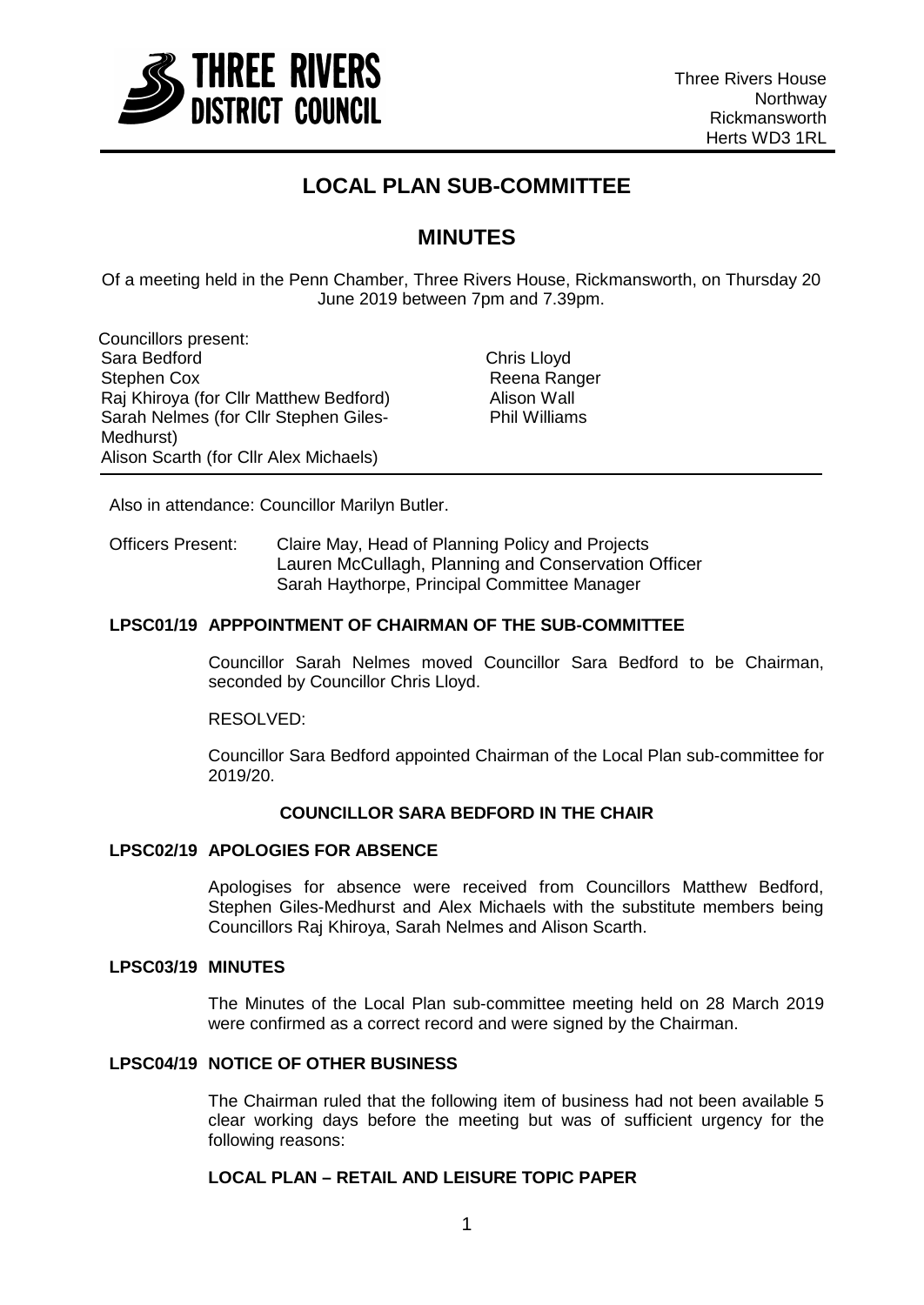To enable the Council to progress the work required for the Local Plan.

## **LPSC05/19 DECLARATION OF INTERESTS**

None received.

## **LPSC06/19 LOCAL PLAN – RETAIL AND LEISURE TOPIC PAPER**

The Committee received a report which summarised the findings of the South West Hertfordshire Retail & Leisure Study (2018), identified key issues which the new Local Plan needed to address and proposed policy wording and site allocations to be contained within the draft Local Plan.

Members noted that the study had looked at commercial leisure areas not open leisure spaces.

With regard to having an Article 4 Direction to stop offices/restaurants being converted into residential accommodation it was noted that it was not possible for the Council to do this. Within the National Planning Policy Framework (NPPF) the Government encouraged permitted development and stopping this was not in the control of the Council. Any refusal of a conversion could only be considered in accordance with the Council's planning policies. It was not possible to safeguard the mix of shops in a retail parade as this was too specific. There would always be residents that shopped in adjoining areas due to the fact that they had larger scale retail units whereas Three Rivers had smaller retail parades. The occupancy of the shopping parades within Three Rivers was healthy and empty units was at 4% whereas across the country it was 11%.

On being put to the Committee the recommendations were declared CARRIED by the Chairman the voting being unanimous.

# RESOLVED:

Noted the contents of the report and recommended to the Policy & Resources Committee the Draft Retail and Leisure Policy as set out in Appendix 4.

# **LPSC07/19 EXCLUSION OF THE PRESS AND PUBLIC**

The following motion was moved, duly seconded, and it was agreed:

that under Section 100A of the Local Government Act 1972 the press and public be excluded from the meeting for the following item of business on the grounds that it involves the likely disclosure of exempt information as defined under paragraphs ( 2 and 3) of Part I of Schedule 12A to the Act. It has been decided by the Council that in all the circumstances, the public interest in maintaining the exemption outweighs the public interest in disclosing the information.

## **LPSC08/19 PART II CONFIDENTIAL MINUTES – 28 MARCH 2019**

The Part II Confidential Minute of the Local Plan sub-committee meeting held on 28 March 2019 was confirmed as a correct record and were signed by the Chairman.

# **LPSC09/19 LOCAL PLAN**

This report provided an update on the local plan.